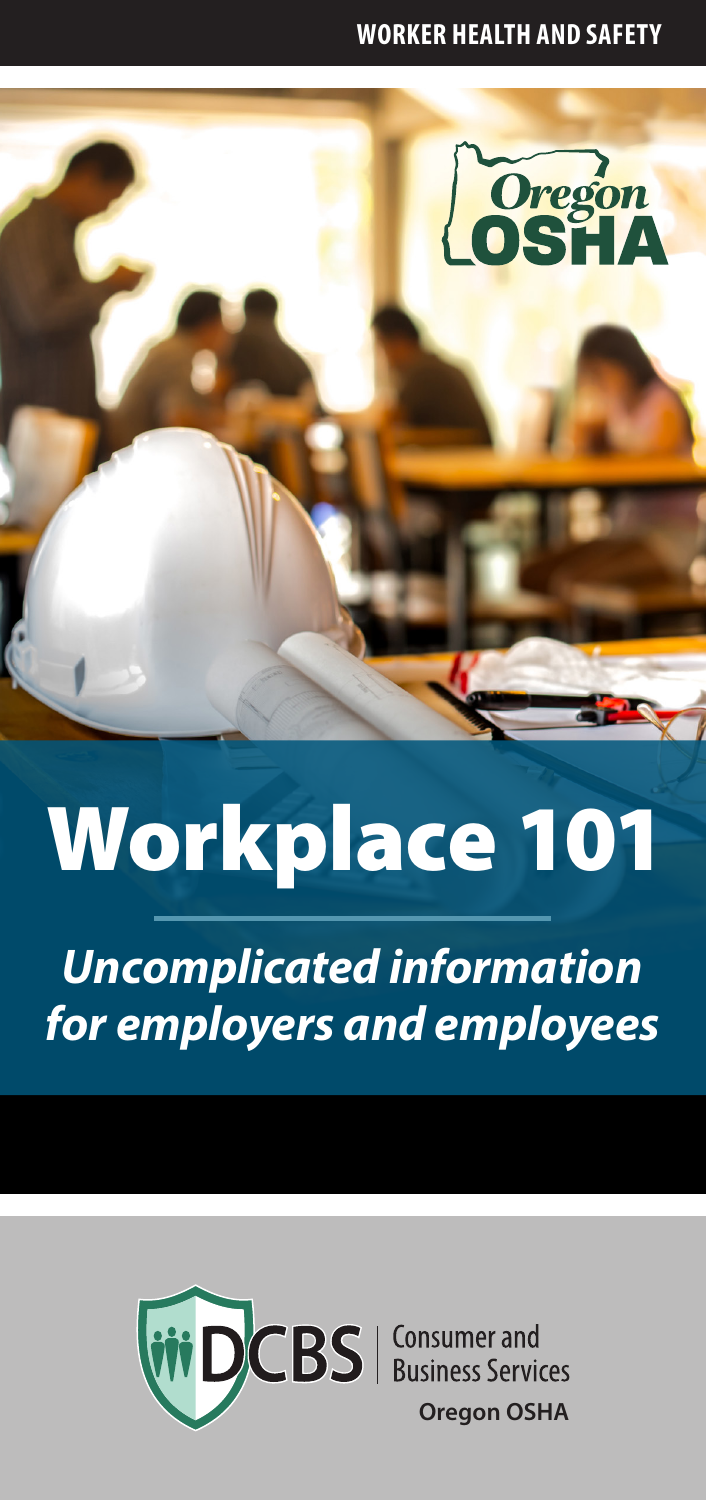## Workplace 101

### *Uncomplicated information for employers and employees from Oregon OSHA*



440-2926 (7/18/COM)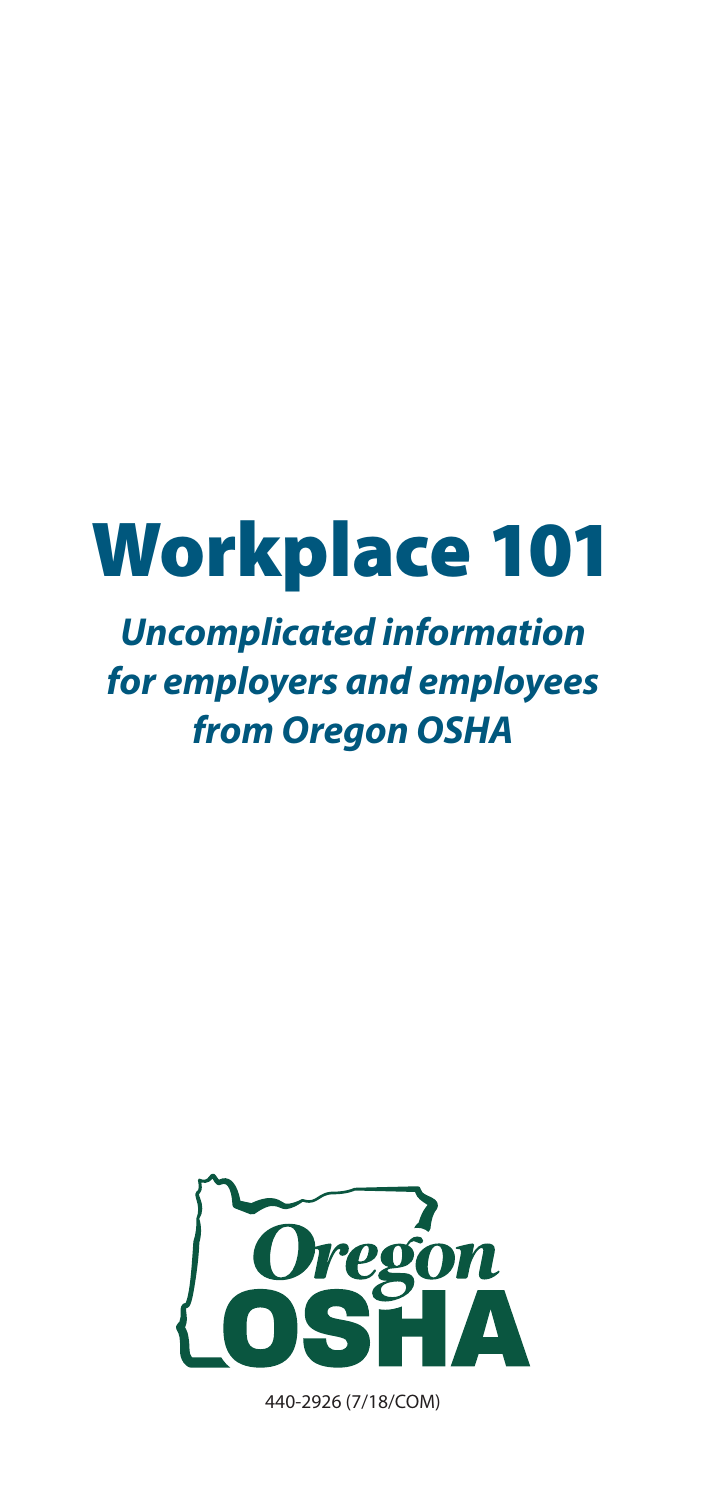## Contents

#### [Oregon OSHA](#page-3-0)

#### [Information for](#page-5-0) *employees*: [Your rights and responsibilities](#page-5-0)

| You have a right to a safe, healthful                                                |  |
|--------------------------------------------------------------------------------------|--|
| Do you have the right to walk off the job<br>to protest safety or health hazards?  4 |  |
| What to do if you want to report a hazard  5                                         |  |
| Discrimination, and what to do about it  5                                           |  |
| What to do if you think you are                                                      |  |
| What are your safety responsibilities                                                |  |

#### [Information for](#page-8-0) *employers*: [Your responsibilities](#page-8-0)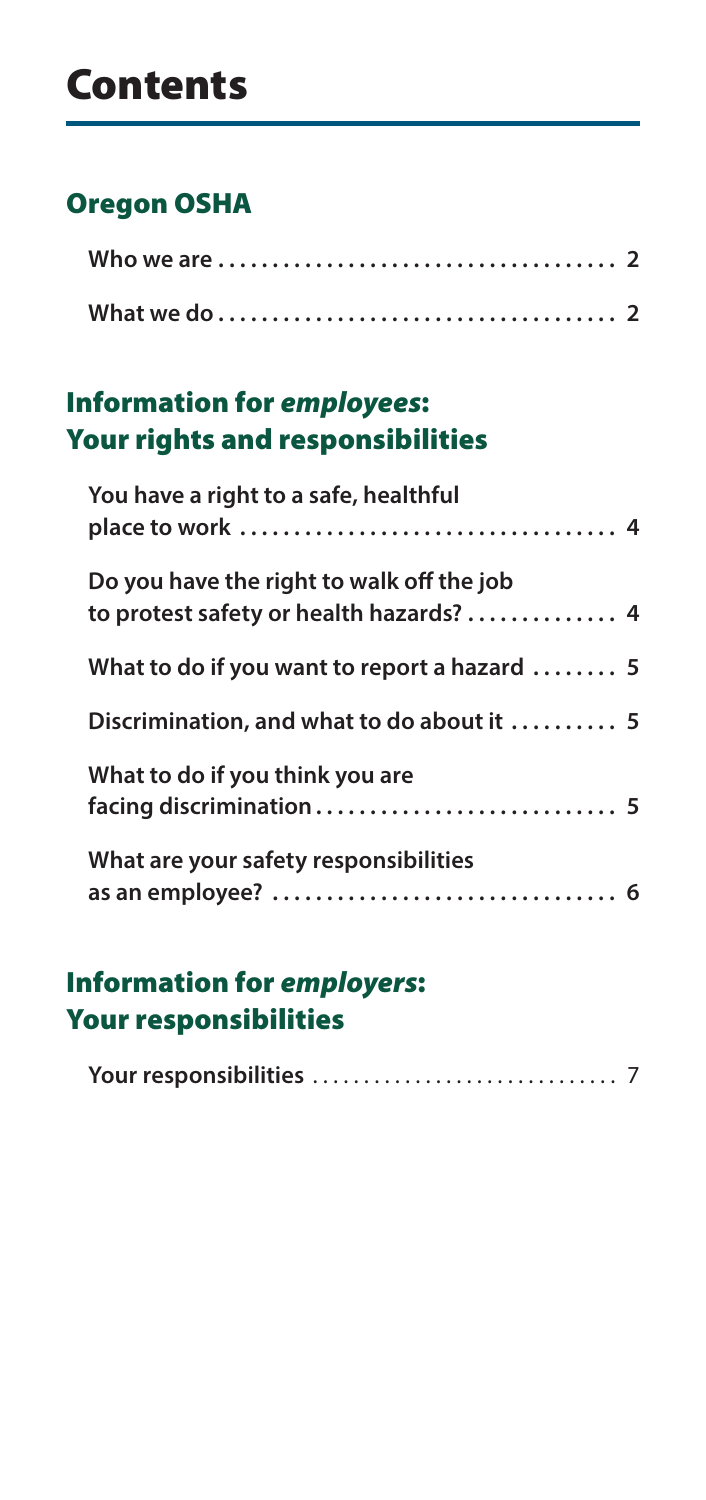#### <span id="page-3-0"></span>**Who we are**

Oregon OSHA is a division of the Oregon *Department of Consumer and Business Services*. Our mission is to advance and improve workplace safety and health for all workers in Oregon.

#### **What we do**

We are committed to working with labor, business, and other government agencies to make all Oregon workplaces safer. We do that in the following ways:

**Enforcement**: Our enforcement section inspects workplaces, investigates serious accidents, and offers pre-job conferences and hazard abatement assistance to employers.

■ 503-378-3272 or 800-922-2689 (toll-free) [enforce.web@oregon.gov](mailto:enforce.web%40oregon.gov?subject=)

**Consultation**: Safety specialists, industrial hygienists, and ergonomists in our consultation section can show employers how to reduce accident costs with innovative approaches to safety and health management.

- 503-378-3272 or 800-922-2689 (toll-free)
- [consult.web@oregon.gov](mailto:consult.web%40oregon.gov?subject=)

**Education**: We offer free workshops and online classes for employers and employees.

■ 503-947-7443 or 888-292-5247, option 2 (toll-free) [ed.web@oregon.gov](mailto:ed.web%40oregon.gov?subject=)

**Technical information**: Our technical specialists write the safety and health rules for our construction, logging, agriculture, and general industry standards. They can answer your questions about our rules and help you understand how those rules affect your workplace.

- 503-378-3272 or 800-922-2689 (toll-free)
- tech.web@oregon.gov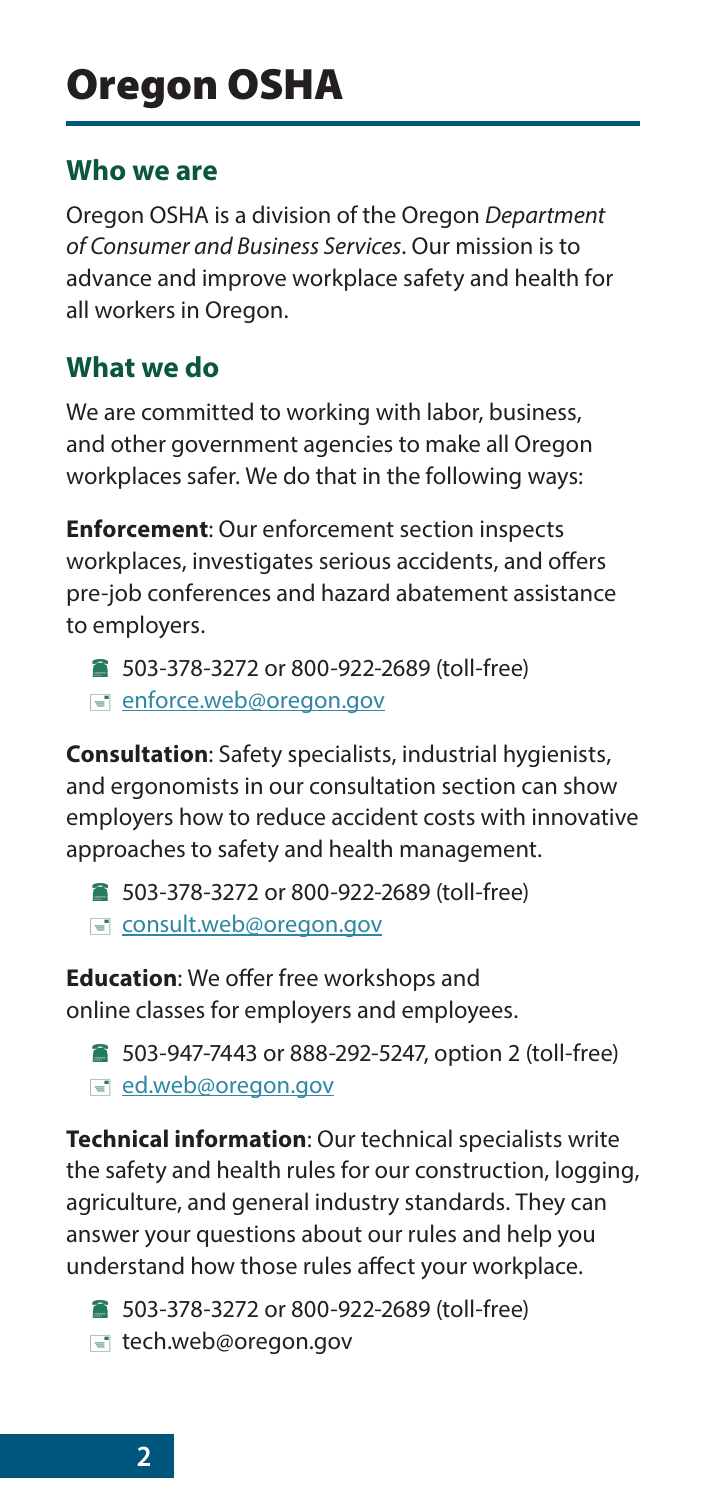**Publications and videos**: Our publications are easy to read and cover many safety topics. Our video library has hundreds of videos that you can check out. There is no charge when you return them on time.

■ 503-947-7453 or 800-922-2689 (toll-free) signal [osha.resource@oregon.gov](mailto:osha.resource%40oregon.gov?subject=)

**Conferences**: We host occupational safety and health conferences statewide where safety professionals, employers, and employees can share their ideas with nationally recognized peers. Our premier event – the biennial *Governor's Occupational Safety and Health Conference* – is the Pacific Northwest's largest safety and health show.

■ 503-378-3272 or 888-292-5247, option 1 (toll-free) [oregon.conferences@oregon.gov](mailto:oregon.conferences%40oregon.gov?subject=)

**Recognition**: If you are an employer dedicated to safety excellence, our *Safety and Health Achievement Recognition Program* (SHARP) and *Voluntary Protection Program* (VPP) will reward your effort. Both programs commit employers to achieve outstanding safety performance and reward them for their efforts.

■ 541-776-6016 or 800-922-2689 (toll-free) [consult.web@oregon.gov](mailto:consult.web%40oregon.gov?subject=)

**Scholarships**: *The Workers' Memorial Scholarship fund*: Each year, children in Oregon must cope with a parent being taken from their lives through a workplace death. The loss can have a profound effect on a family's ability to finance higher education. Our annual *Workers' Memorial Scholarship* is open to students, GED recipients, and recent graduates who are dependents or spouses of workers killed or permanently disabled by on-the-job injuries.

[www.oregonstudentaid.gov](http://www.oregonstudentaid.gov)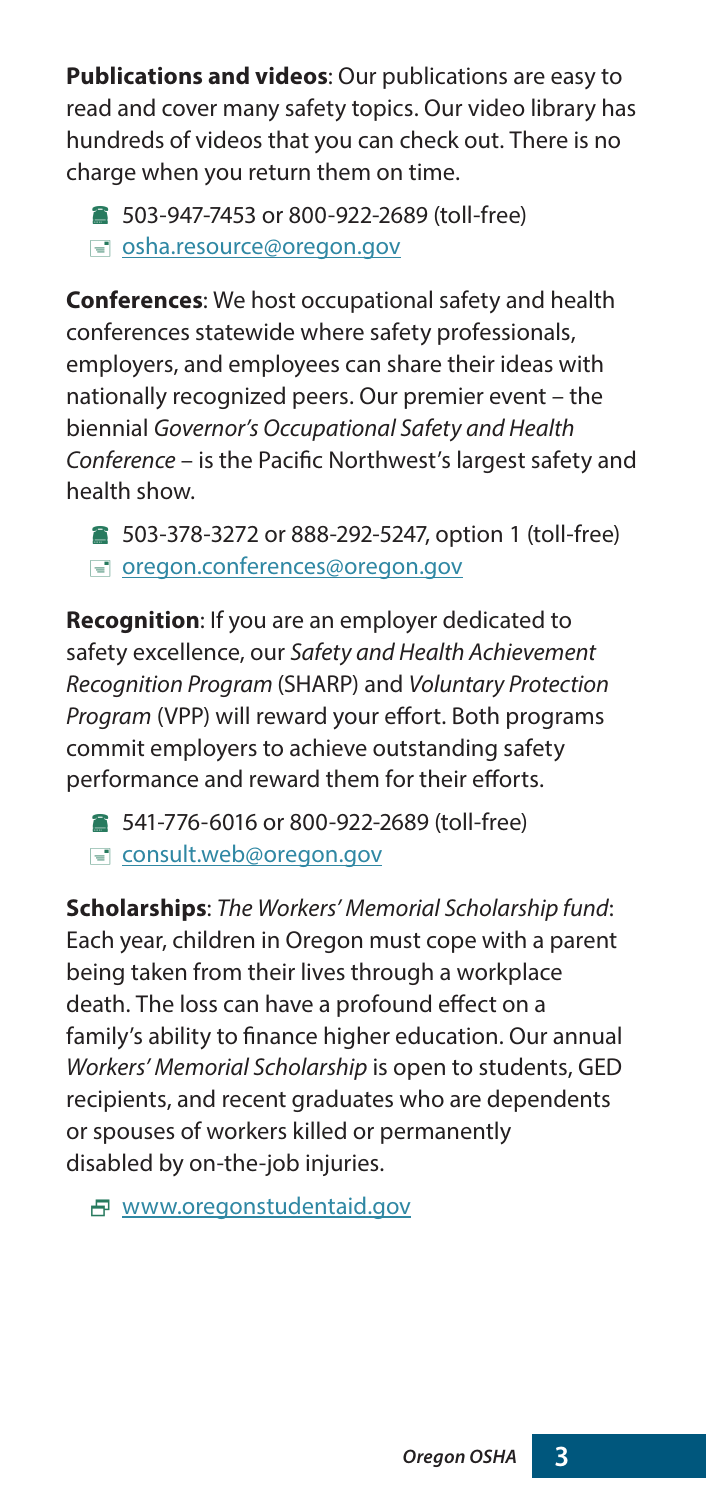## <span id="page-5-0"></span>Information for *employees*: Your workplace rights and responsibilities

#### **You have a right to a safe, healthful place to work**

If you are concerned about safety or health problems where you work, tell your employer. That is your right. You also have the right to:

- Discuss safety or health problems with your coworkers
- Participate in union activities about safety and health matters
- Report job hazards to Oregon OSHA
- Participate in safety and health inspections with an Oregon OSHA inspector
- Testify in court about job hazards where you work

Be aware of Oregon OSHA's Job Safety and Health Protection Poster. The poster guarantees your rights under the law and your employer is required to display it at your workplace.

#### **Do you have the right to walk off the job to protest safety or health hazards?**

#### **No. You should:**

- Ask your employer to correct the hazard
- Ask your employer for other work
- Report the hazard to Oregon OSHA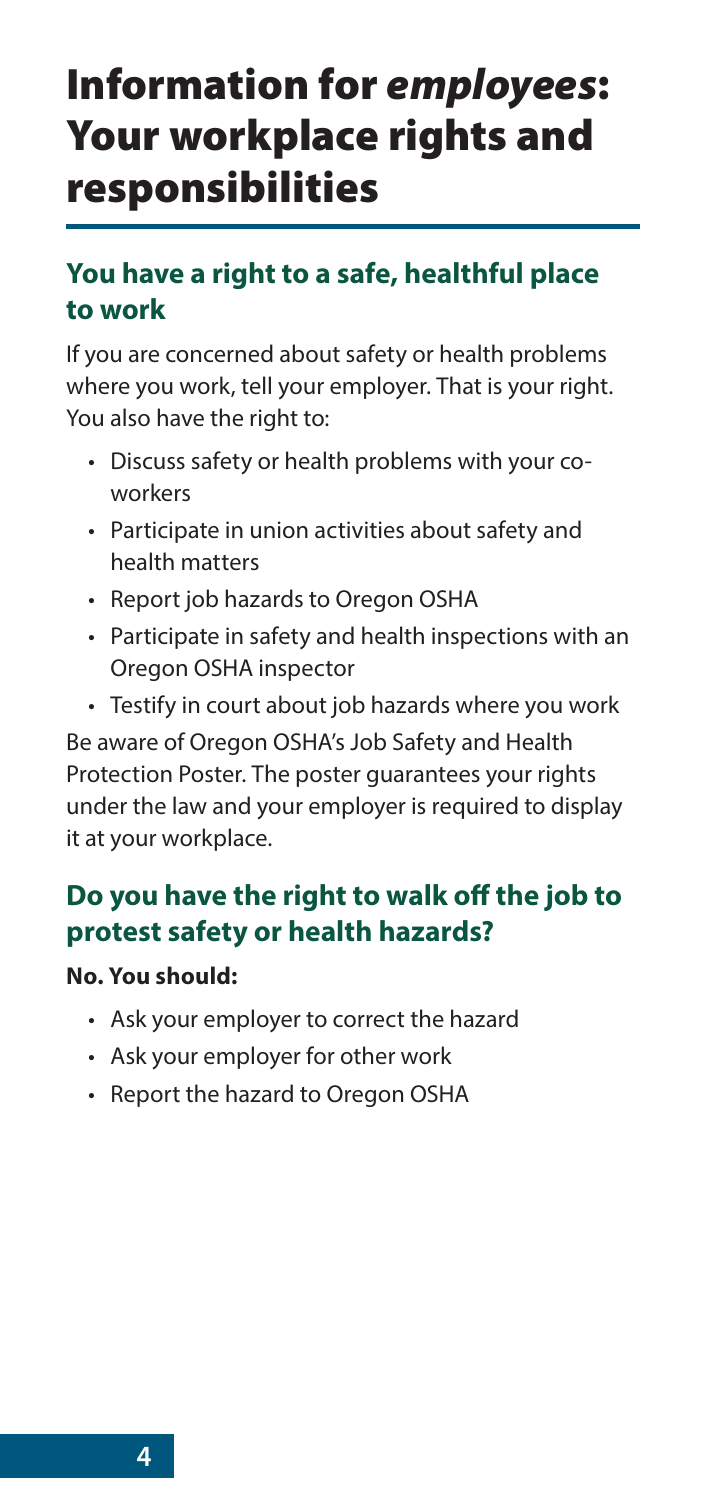#### <span id="page-6-0"></span>**What to do if you want to report a hazard**

Tell your supervisor or a safety committee member about the hazard – or mention it at a safety meeting. You can also contact the nearest Oregon OSHA office. You can do that in person, by letter, fax, telephone, or go to [osha.oregon.gov](http://osha.oregon.gov) and click "File a Complaint."

#### **Discrimination, and what to do about it**

If you think that your employer has punished you, or will punish you, because you are concerned about safety or health conditions where you work, that is discrimination and it is against the law. Your employer cannot punish you for being concerned. Discrimination may include:

- Assignment to an undesirable job or shift
- Blacklisting
- Demotion or denial of a promotion
- Denial of benefits earned, such as sick leave or vacation time
- Dismissal
- Harassment
- Loss of seniority
- Reduction in pay or hours
- Taking away company housing

#### **What to do if you think you are facing discrimination**

You can file a complaint with the *Civil Rights Division of the Bureau of Labor and Industries* (BOLI) if you think your employer is discriminating against you.

Filing a complaint begins by filling out a questionnaire and returning it to the Portland BOLI office. The questionnaire is available at [www.oregon.gov/BOLI,](http://www.oregon.gov/BOLI) or call 971-673-0764.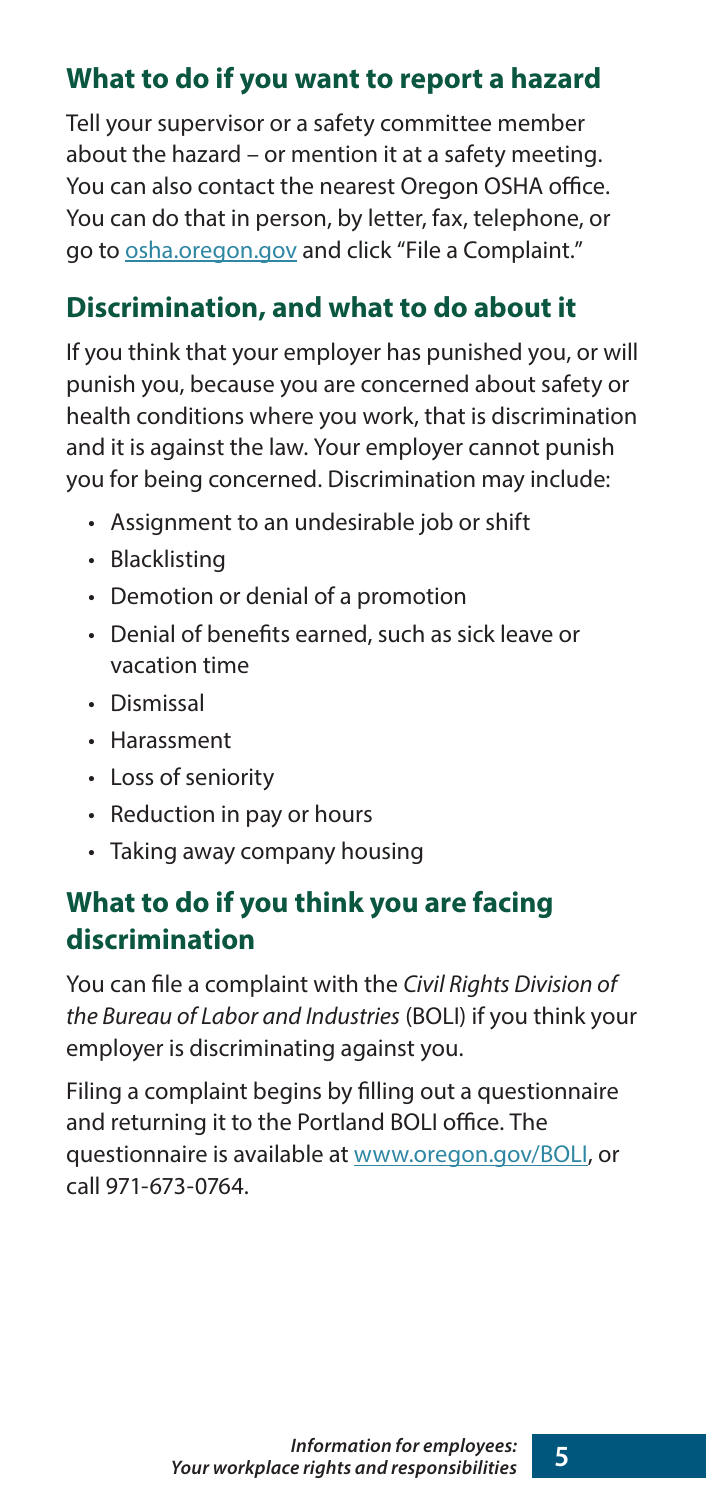#### <span id="page-7-0"></span>**What are your safety responsibilities as an employee?**

#### **You must:**

- Follow the safety and health rules that apply to your job. It is your employer's responsibility to tell you the rules and to train you. It is your responsibility to follow the rules.
- Wear any personal protective equipment (PPE) that your employer requires for you to do your job. Your employer must make sure that you know when to wear it and how to wear it.
- Report any safety or health hazards to your supervisor or your safety committee.
- Immediately report any workplace injury or illness to your supervisor, a safety committee member, or mention it at a safety meeting.
- Keep safety devices, guards, and warning signs in place.
- Use appropriate safeguards and equipment such as ladders, scaffolds, quardrails, machine quards, safety harnesses, and lifelines - when you are exposed to hazards.
- Cooperate with Oregon OSHA enforcement officers if they visit your workplace.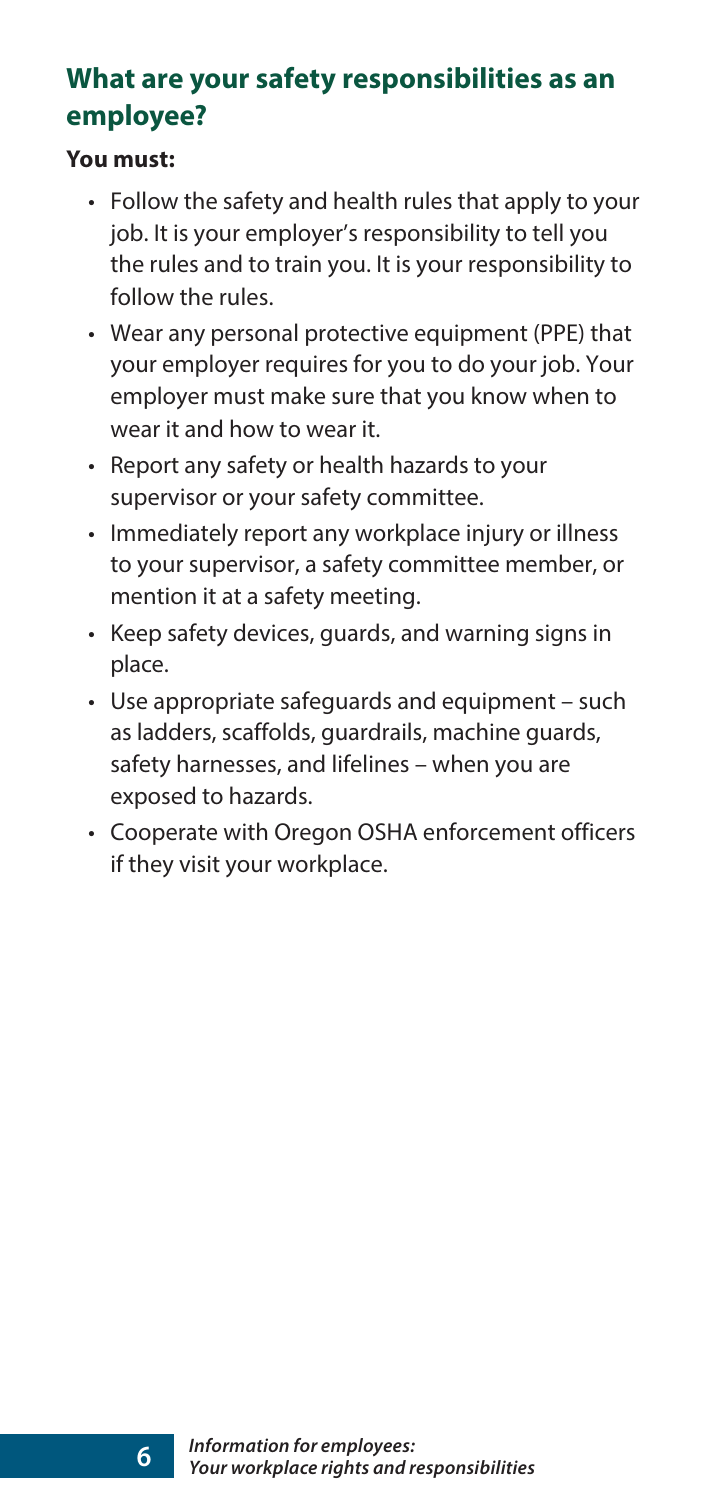## <span id="page-8-0"></span>Information for *employers*: Your responsibilities

#### **Your responsibilities**

- Ensure that your employees are properly trained and able to operate any machines, tools, and equipment they need to do their jobs.
- Tell your employees about any hazards they may be exposed to, what you have done to protect them, and how they can protect themselves.
- Investigate any work-related, lost-time injury to determine what happened and how it could have been prevented.
- Inspect your workplace for hazards as often as necessary.
- Report fatalities (including those resulting from heart attacks and vehicle accidents) and incidents where three or more employees are admitted to a hospital to Oregon OSHA within eight hours of the incident.
- Report incidents that result in inpatient hospitalizations, amputation or avulsion with bone loss, or the loss of an eye to Oregon OSHA within 24 hours of the incident.

#### **Supervisors must:**

- Be accountable for the safety of any employee under their supervision.
- Ensure that employees under their supervision work safely and responsibly.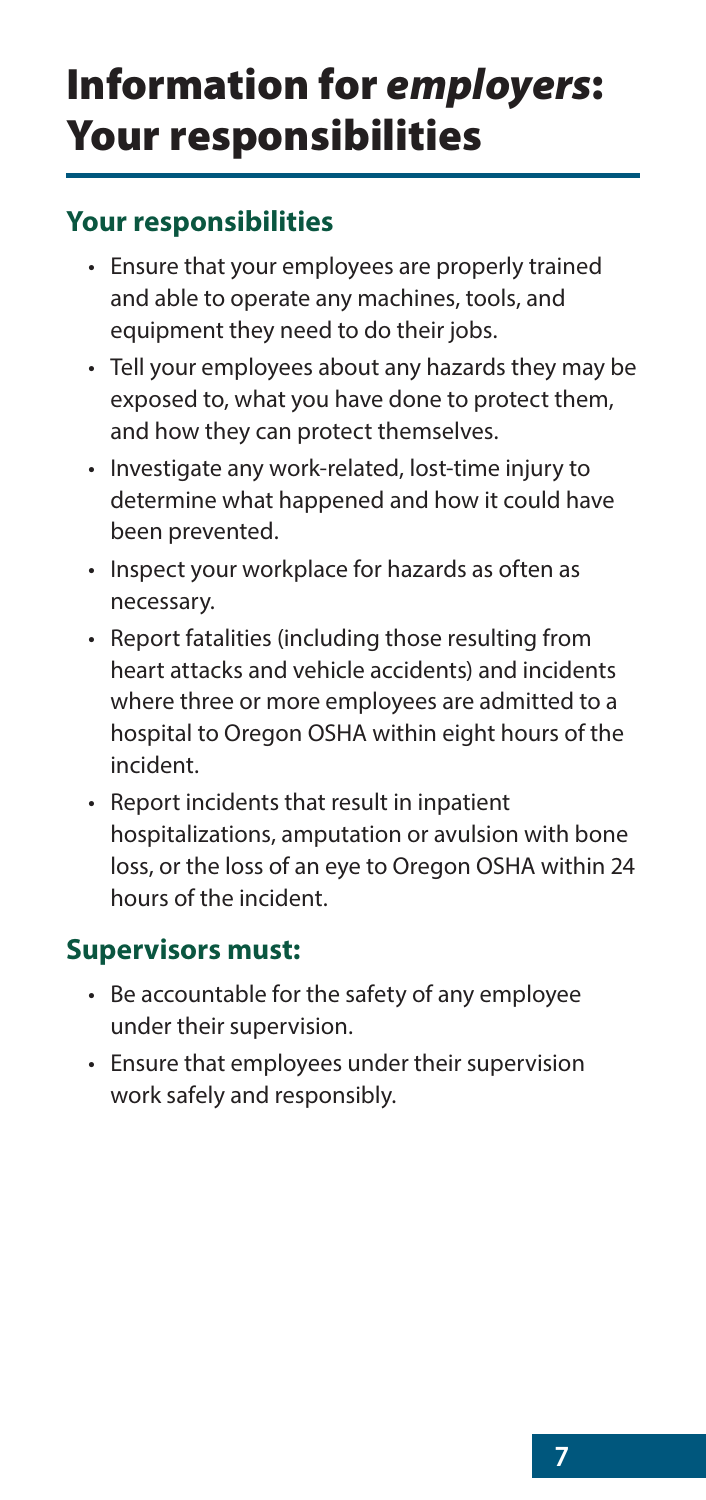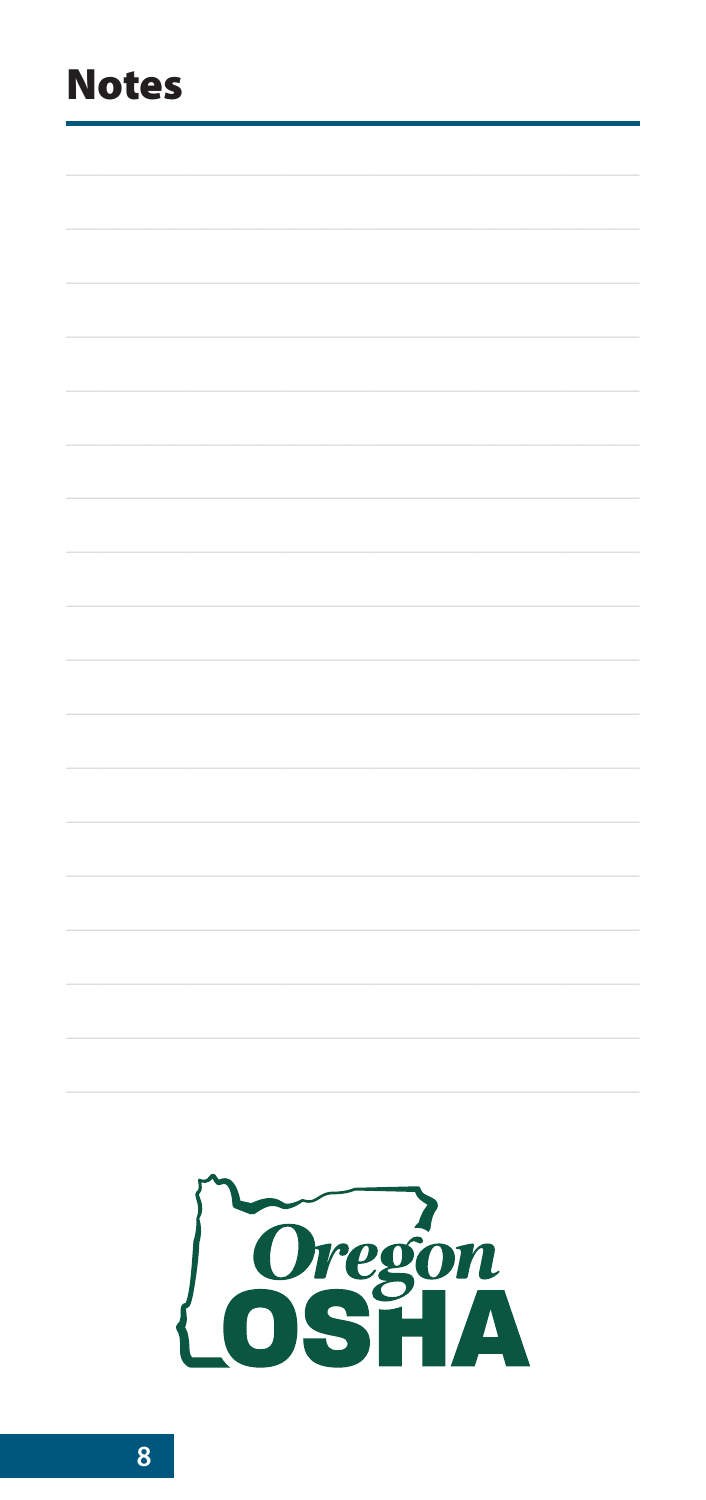## Want to know more?

Oregon OSHA has offices across Oregon. If you have questions or need information, call the office near you or 800-922-2689 (toll-free).

#### **Salem Central Office**

350 Winter St. NE Salem, OR 97301-3882

**Phone:** 503-378-3272 **Toll-free:** 800-922-2689 **Fax:** 503-947-7461 **en Español:** 800-843-8086

**Website:** [osha.oregon.gov](http://osha.oregon.gov)

#### **Bend**

Red Oaks Square 1230 NE Third St., Suite A-115 Bend, OR 97701-4374 541-388-6066

**Consultation***:* 541-388-6068

#### **Eugene**

1500 Valley River Drive, Suite 150 Eugene, OR 97401-4643 541-686-7562

**Consultation***:* 541-686-7913

**Medford** 1840 Barnett Road, Suite D Medford, OR 97504-8250 541-776-6030

**Consultation***:* 541-776-6016

#### **Pendleton**

200 SE Hailey Ave. Pendleton, OR 97801-3056 541-276-9175

**Consultation***:* 541-276-2353

**Portland** Durham Plaza 16760 SW Upper Boones Ferry Road, Suite 200 Tigard, OR 97224-7696 503-229-5910

**Consultation***:* 503-229-6193

#### **Salem**

1340 Tandem Ave. NE, Suite 160 Salem, OR 97301 503-378-3274

**Consultation***:* 503-373-7819